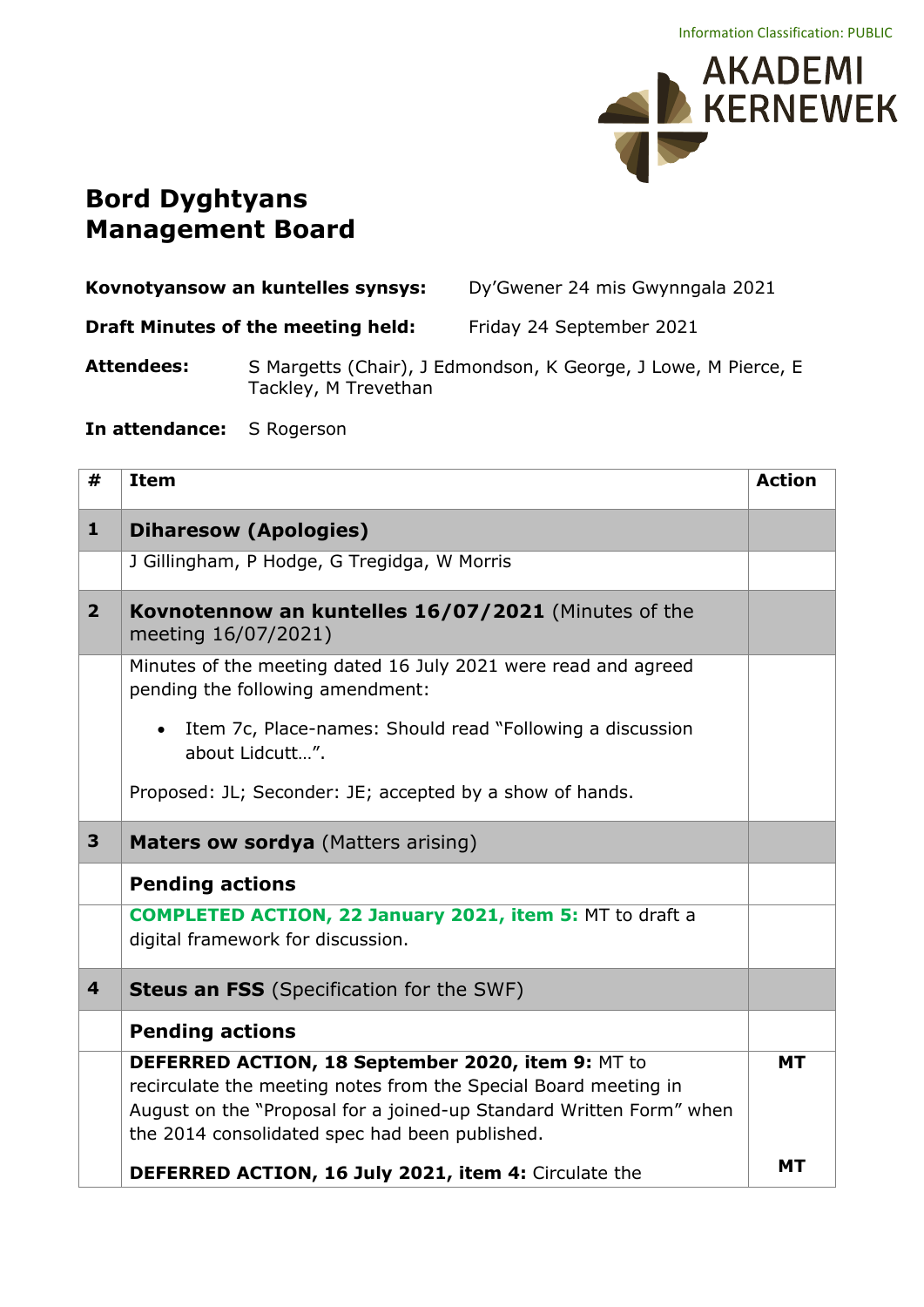| # | <b>Item</b>                                                                                                                                                                                                                                                                                                  | <b>Action</b> |
|---|--------------------------------------------------------------------------------------------------------------------------------------------------------------------------------------------------------------------------------------------------------------------------------------------------------------|---------------|
|   | appendices for hyphens and variant graphs ahead of next Board<br>meeting.                                                                                                                                                                                                                                    |               |
|   | DEFERRED ACTION, 16 July 2021, item 4: Promote the new 3rd<br>edition specification by sharing with Rosweyth and teachers.                                                                                                                                                                                   | <b>MT</b>     |
|   | <b>Publication on AK website and promotion</b>                                                                                                                                                                                                                                                               |               |
|   | Amendments to the draft Specification agreed by the Board in May<br>and July 2021 have been applied. The Board will consider the two<br>outstanding appendices $-$ hyphens and variants $-$ at the November<br>meeting.                                                                                      |               |
|   | <b>ACTION:</b> Publish the 3 <sup>rd</sup> edition Specification by the end of<br>September.                                                                                                                                                                                                                 | <b>MT</b>     |
| 5 | <b>Governans</b> (Governance)                                                                                                                                                                                                                                                                                |               |
|   | <b>Budget update</b>                                                                                                                                                                                                                                                                                         |               |
|   | The conservation grant to the Royal Institution of Cornwall had been<br>paid. Part of the budget has been allocated to update place-name<br>database.                                                                                                                                                        |               |
|   | <b>Work plan for 2021/22</b>                                                                                                                                                                                                                                                                                 |               |
|   | The agreed work plan will be re-circulated to Board members and<br>tabled at future meetings to monitor milestones and commitments.                                                                                                                                                                          |               |
|   | Digital Framework - draft language technology strategy                                                                                                                                                                                                                                                       |               |
|   | MT presented a draft Digital Framework for Cornish; based on the EU<br>digital equality programme, it looks at technology that each language<br>requires to survive over the next decades.                                                                                                                   |               |
|   | To be used for discussions with key partners such as the Digital Skills<br>Partnership and Software Cornwall. Meeting with Bangor University in<br>September to discuss possible collaboration. Priorities identified<br>include: an app dictionary, Part of Speech tagging, thesaurus and<br>spell checker. |               |
|   | <b>Membership of panels</b>                                                                                                                                                                                                                                                                                  |               |
|   | Remits are now in place for each of the Panels, each Panel member<br>should receive a copy of this and confirm they are happy to proceed<br>under the revised terms.                                                                                                                                         |               |
|   | <b>ACTION:</b> MT to draft a call for applications to the Dictionary Panel.                                                                                                                                                                                                                                  |               |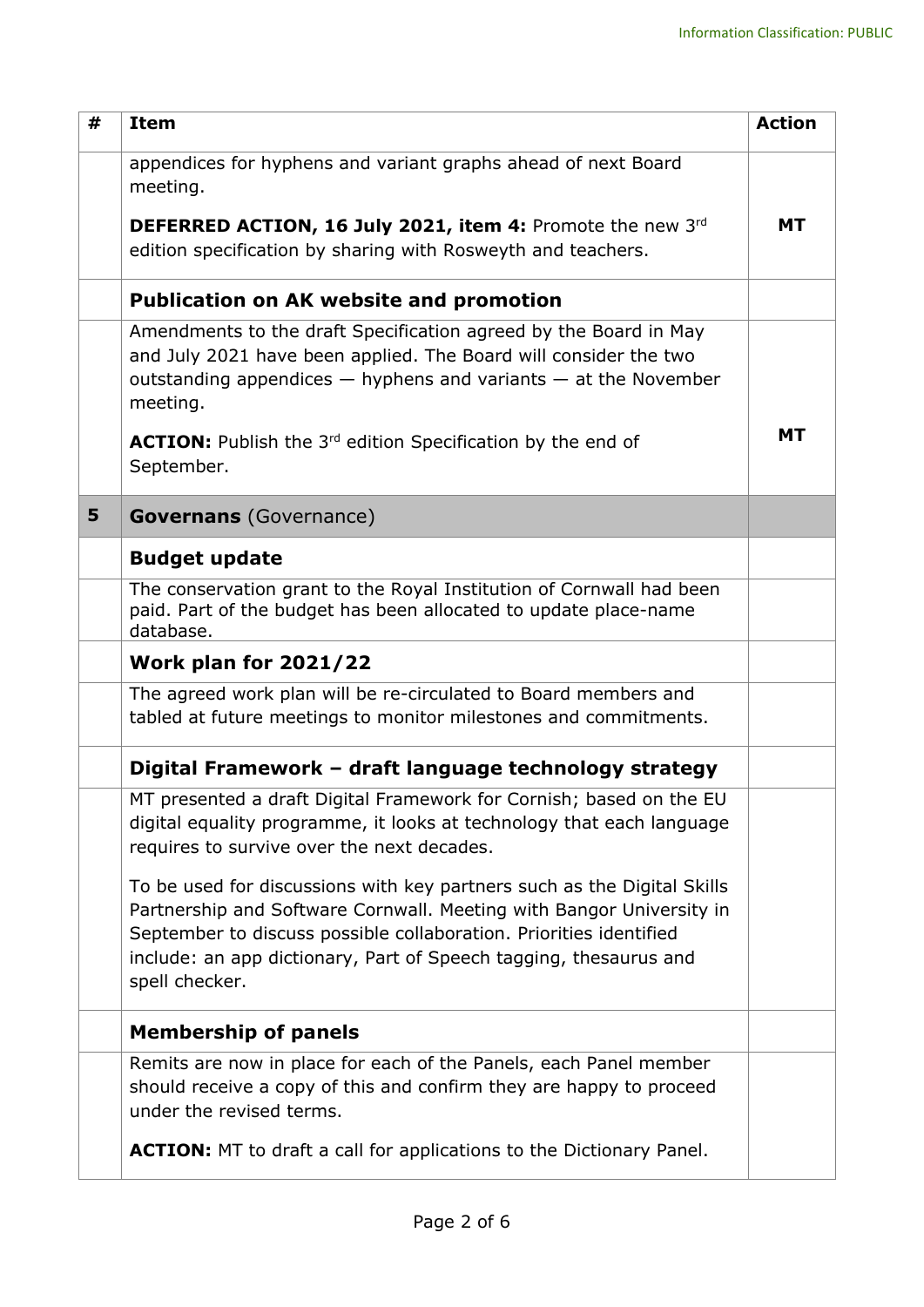| #                       | <b>Item</b>                                                                                                                                                                                                                                                       | <b>Action</b> |
|-------------------------|-------------------------------------------------------------------------------------------------------------------------------------------------------------------------------------------------------------------------------------------------------------------|---------------|
| 6                       | <b>Pennskol Karesk</b> (Exeter University)                                                                                                                                                                                                                        |               |
|                         | Update on taught Kernewek module at the University                                                                                                                                                                                                                |               |
|                         | The Cornish language undergraduate module starts at the end of<br>September 2021. Kensa Broadhurst is also running two evening<br>courses on the campus.                                                                                                          |               |
| $\overline{\mathbf{z}}$ | <b>Nowydhheansow an Panellow</b> (Panel updates)                                                                                                                                                                                                                  |               |
| a                       | <b>Dictionary</b>                                                                                                                                                                                                                                                 |               |
|                         | <b>Pending actions</b><br>DEFERRED ACTION, 16 July 2021, item 7a: To re-apply the sub-<br>order of results within a sense from the MAGA dictionary introduction,<br>and to review this sub-order and clarification fields in Maes-T at the<br>next Board meeting. | <b>MT</b>     |
|                         | Dictionary database issues                                                                                                                                                                                                                                        |               |
|                         | The Maes T part of speech has been reordered according to the<br>dictionary guidance agreed on 16 July 2021.                                                                                                                                                      |               |
|                         | <b>App version</b>                                                                                                                                                                                                                                                |               |
|                         | Meeting with Bangor University on 29 September to discuss the<br>development of an app dictionary.                                                                                                                                                                |               |
| $\mathbf b$             | <b>Termonieth</b> (Terminology)                                                                                                                                                                                                                                   |               |
|                         | <b>Translation service (new terms)</b>                                                                                                                                                                                                                            |               |
|                         | The assorted list of words from translation, dated September 2021,<br>were approved subject to the following amendment:                                                                                                                                           |               |
|                         | Both haval dhe and haval orth 'like, similar to' are considered<br>$\bullet$<br>acceptable.                                                                                                                                                                       |               |
|                         | Terminology requested an updated list of unsuccessful searches from<br>the online dictionary.                                                                                                                                                                     |               |
|                         | <b>ACTION:</b> Request a new list of unsuccessful searches from Bangor<br>University. Propose regular updates for this function.                                                                                                                                  | <b>MT</b>     |
|                         | There was a request for the AK terminology processes to be promoted<br>more widely, helping speakers to request new terms and access<br>provisional lists for review.                                                                                             |               |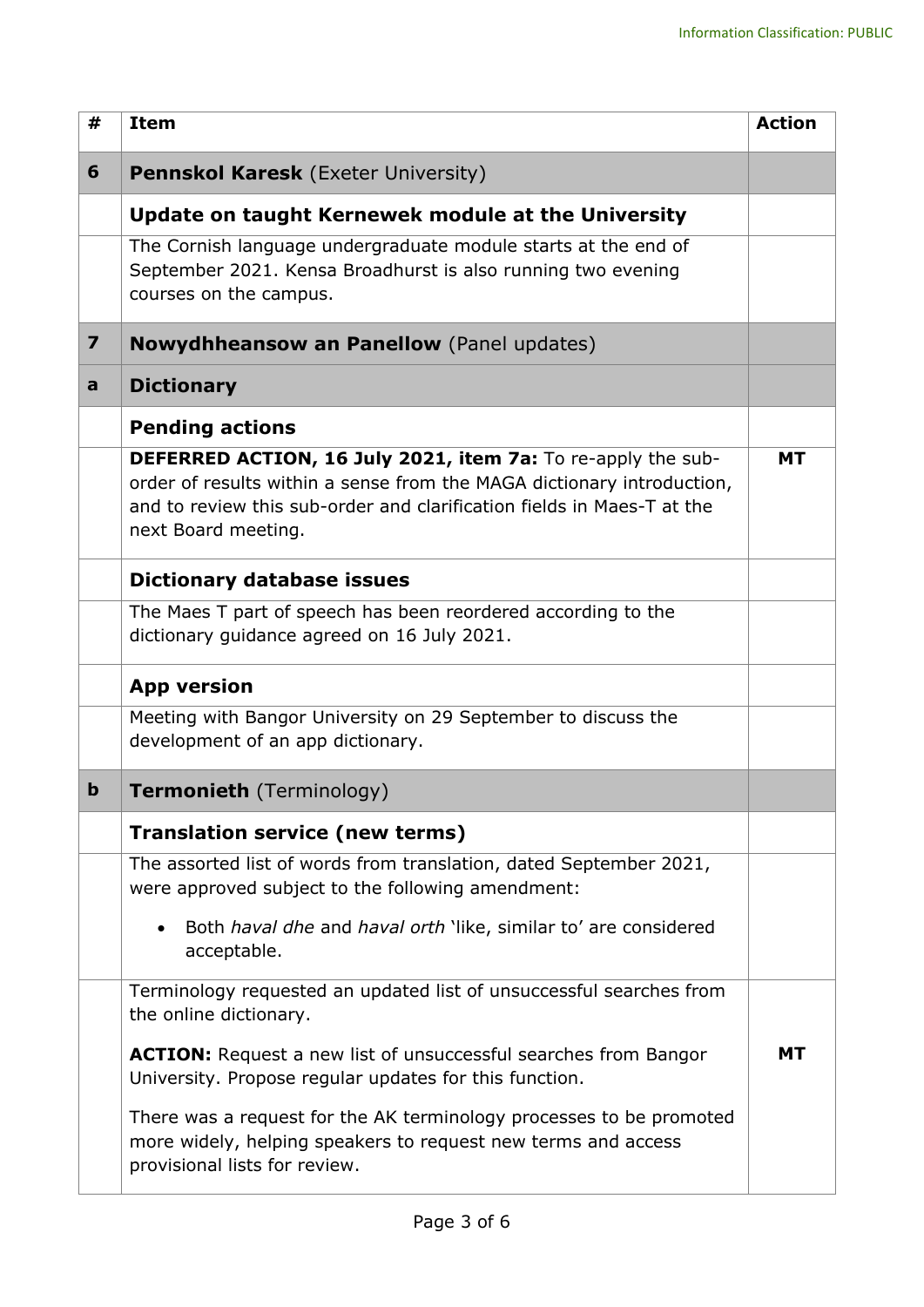| #           | <b>Item</b>                                                                                                                                                                                                                                                                                                                                                            | <b>Action</b> |
|-------------|------------------------------------------------------------------------------------------------------------------------------------------------------------------------------------------------------------------------------------------------------------------------------------------------------------------------------------------------------------------------|---------------|
|             | Discussed word lists for Terminology to research including 10,000<br>common words in English. Alternatively there is a headword dataset<br>for Irish, with the British-Irish Council thought to be involved with the<br>work.                                                                                                                                          |               |
| $\mathbf c$ | <b>Henwyn Tyller</b> (Place-names)                                                                                                                                                                                                                                                                                                                                     |               |
|             | <b>Pending actions</b>                                                                                                                                                                                                                                                                                                                                                 |               |
|             | DEFERRED ACTION, 19 March 2021, item 6c: MT to enquire with<br>place-name site developer about exporting reports of recent entries in<br>the database.                                                                                                                                                                                                                 | <b>MT</b>     |
|             | Website update - database issues                                                                                                                                                                                                                                                                                                                                       |               |
|             | Go Cornish was asked to make use of the place-name website as part<br>of their schools' work in the 2021-22 academic year. To support this,<br>entries in the database will be improved over the next few months.<br>This includes addition of missing place-name elements and meanings,<br>mapping the settlements and including historical forms where<br>available. |               |
|             | The Board was asked to make a formal decision on the following<br>features currently included in the place-name database:                                                                                                                                                                                                                                              |               |
|             | Saxon elements: Not to be included as a searchable element<br>$\bullet$<br>but will be kept in the notes.                                                                                                                                                                                                                                                              |               |
|             | Prefix and suffix elements: To be kept as a higher-level<br>$\bullet$<br>hierarchy, with full words kept intact including pre/suffixes<br>intact. Such as avalennek 'orchard' ( <avalen> 'apple tree' + &lt;-<br/><math>ek</math> [abounding in].</avalen>                                                                                                             |               |
|             | Middle and Late elements: To be kept separate and not linked;<br>$\bullet$<br>the word will refer only to the form used in the agreed<br>translation.                                                                                                                                                                                                                  |               |
|             | Obscure elements: Retain obscure SWF spellings, as well as the<br>$\bullet$<br>"?Obscure" tag, which defines entries needing further research.                                                                                                                                                                                                                         |               |
|             | <b>Ongoing work and Gorsedh 2022 booklet</b>                                                                                                                                                                                                                                                                                                                           |               |
|             | Work on the Padstow civil parish area was complete, with St Merryn to<br>be discussed as a neighbouring parish.                                                                                                                                                                                                                                                        |               |
|             | <b>Other enquiries</b>                                                                                                                                                                                                                                                                                                                                                 |               |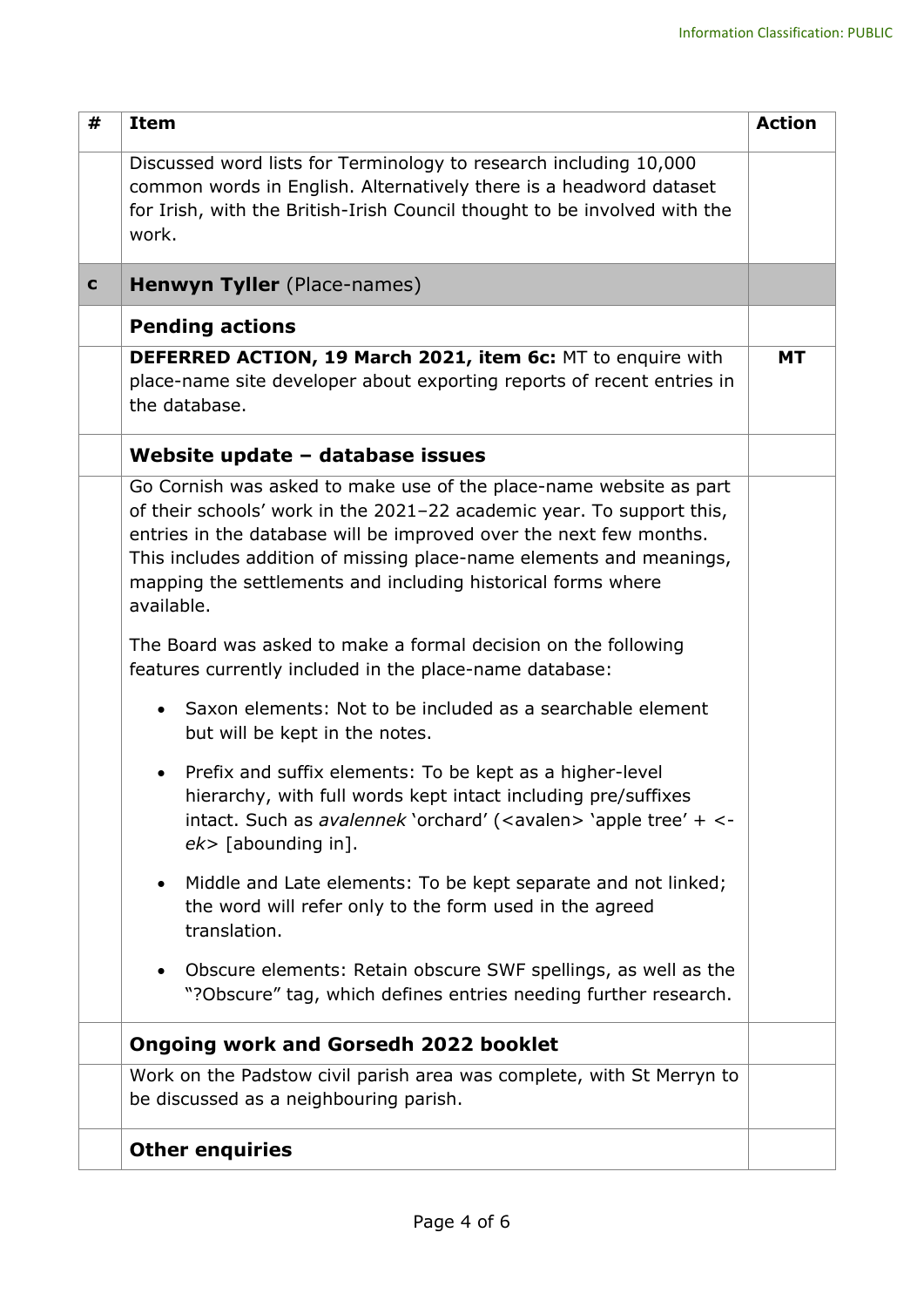| #           | <b>Item</b>                                                                                                                                                                                                                                                                                          | <b>Action</b> |
|-------------|------------------------------------------------------------------------------------------------------------------------------------------------------------------------------------------------------------------------------------------------------------------------------------------------------|---------------|
|             | Following a review of other Celtic countries approach to<br>'(religious) enclosure' in civil parish names, the Panel opted to retain<br>this element. For example $\langle$ <i>pluw&gt;</i> + $\langle$ <i>lann&gt;</i> + [name].                                                                    |               |
| $\mathbf d$ | <b>Hwithrans</b> (Research)                                                                                                                                                                                                                                                                          |               |
|             | <b>Pending actions</b>                                                                                                                                                                                                                                                                               |               |
|             | DEFERRED ACTION, 22 January 2021, item 6d: Research to<br>further investigate the spelling of gorlewin/borlewen.                                                                                                                                                                                     | <b>RSRCH</b>  |
|             | DEFERRED ACTION, 22 January 2021, item 6d: Research Panel to<br>consider the gender paper further, specifically the use of suffixes such<br>as <-or> and <-er> with a view to agreeing a gender neutral suffix<br>for application to new terms for professions that are published by the<br>Akademi. | <b>RSRCH</b>  |
|             | <b>DEFERRED ACTION, 19 March 2021, item 9: Research to examine</b><br>the etymology of <i>gwelen</i> 'stick' to provide any interesting information<br>about the word.                                                                                                                               | <b>RSRCH</b>  |
|             | <b>COMPLETED ACTION:</b> Forward a summary of the outstanding<br>Research actions to KG for review ahead of the next Board meeting.                                                                                                                                                                  |               |
|             | Progress on gender terms, suffixes and pronouns                                                                                                                                                                                                                                                      |               |
|             | <b>Job titles</b>                                                                                                                                                                                                                                                                                    |               |
|             | Nearing a policy proposal for job titles. Currently searching for a non-<br>human agent suffix, distinct from <-er>.                                                                                                                                                                                 |               |
|             | <b>ACTION:</b> Add job titles as a discussion item on the next agenda.                                                                                                                                                                                                                               | <b>MT</b>     |
|             | <b>Non-binary pronouns</b>                                                                                                                                                                                                                                                                           |               |
|             | KG presented a paper to the Board titled Grammatical gender and<br>human gender in Cornish, summarising proposals on pronouns for<br>non-binary people.                                                                                                                                              |               |
|             | The Association of Celtic Students is looking at gender neutral terms,<br>the AK could offer this as an initial Cornish perspective on the<br>discussion.                                                                                                                                            |               |
|             | <b>ACTION:</b> Publish the gender paper above as a discussion paper,<br>presenting the proposals to the community.                                                                                                                                                                                   | <b>MT</b>     |
|             | <b>Recent requests and subject papers</b>                                                                                                                                                                                                                                                            |               |